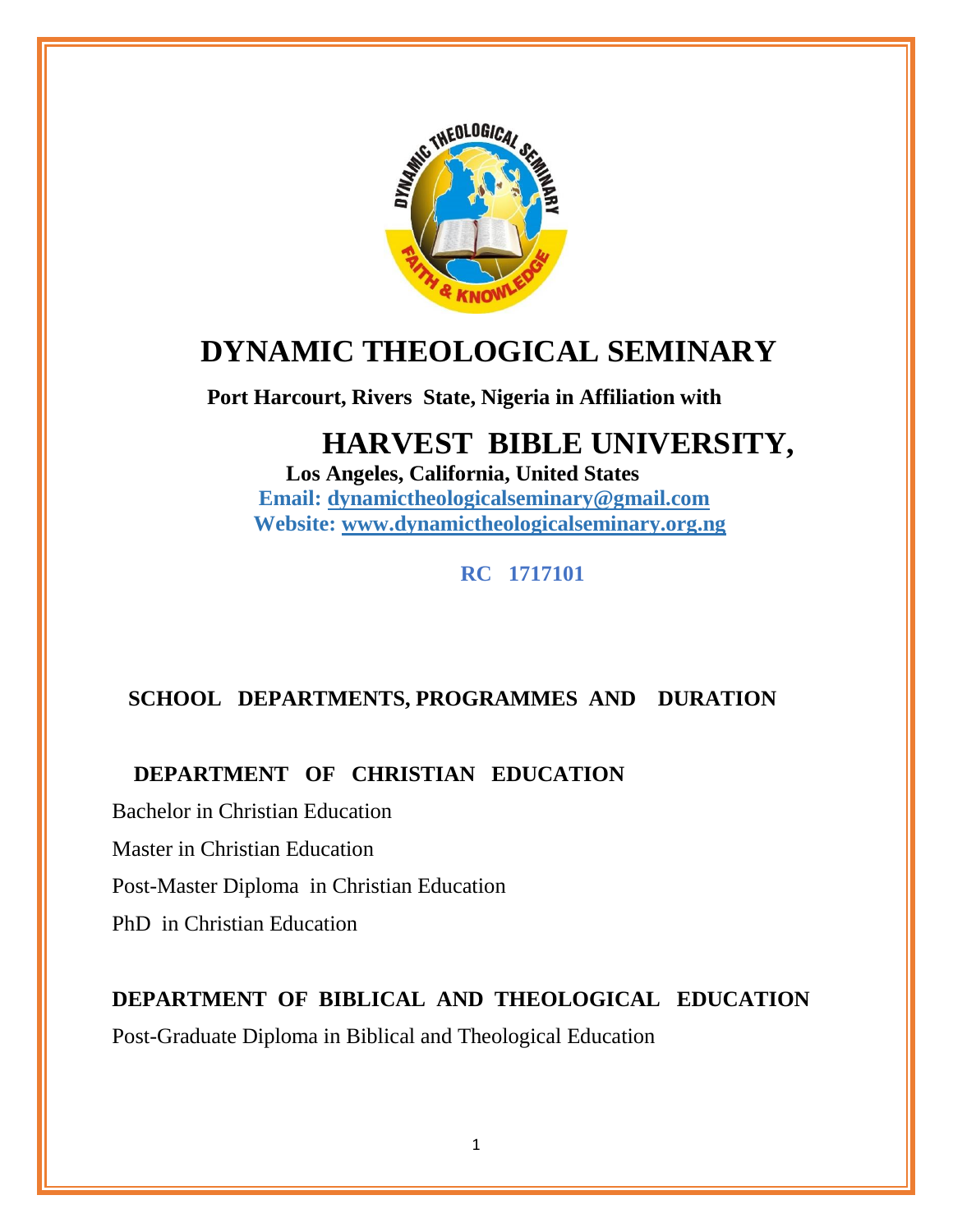### **DEPARTMENT OF CHRISTIAN THEOLOGY**

Diploma in Christian Theology Bachelor in Christian Theology Post-Graduate Diploma in Christian Theology Master in Christian Theology Doctor in Christian Theology

# **DEPARTMENT OF CHURCH CONFLICT RESOLUTION AND MANAGEMENT**

Master in Church Conflict Resolution and Management PhD in Church Conflict Resolution and Management

## **DEPARTMENT OF COMPUTER STUDIES**

Certificate in Website Development Certificate in Software Installation

## **DEPARTMENT OF ENGLISH AND CHRISTIAN JOURNALISM**

Certificate in Christian Journalism Diploma in Christian Journalism Bachelor in Christian Journalism Master in Christian Journalism **DEPARTMENT OF MINISTRY**  Certificate in Prophetic Ministry Certificate in Healing and Deliverance Ministry Certificate in Marriage Counselling and Women Ministry Diploma in Ministry Bachelor in Ministry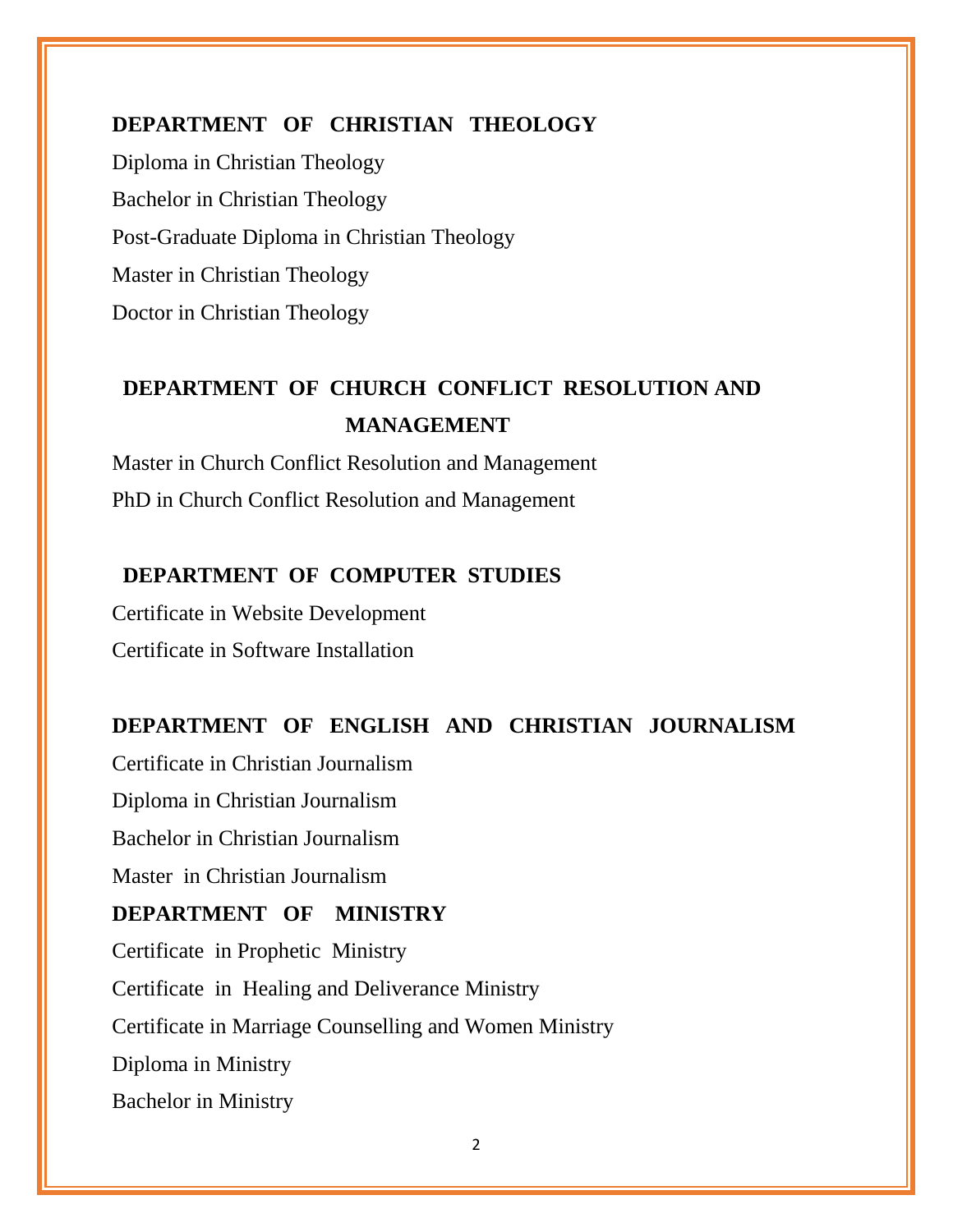Master in Ministry Doctor in Ministry

### **DEPARTMENT OF BIBLICAL STUDIES**

Bachelor in Biblical Studies Master in Biblical Studies Post-Master Diploma in Biblical Studies PhD in Biblical Studies Post-Doctoral Diploma in Biblical Studies

## **DEPARTMENT OF CHURCH GOVERNMENT AND ADMINISTRATION**

Certificate in Church Government and Administration Bachelor in Church Government and Administration Master in Church Government and Administration Post-Master Diploma in Church Government and Administration PhD in Church Government and Administration Postdoctoral Diploma in Church Government and Administration

### **DEPARTMENT OF CHURCH HISTORY**

Bachelor in Church History Master in Church History Post-Master Diploma in Church History PhD in Church History

#### **DEPARTMENT OF DIVINITY**

Master in Divinity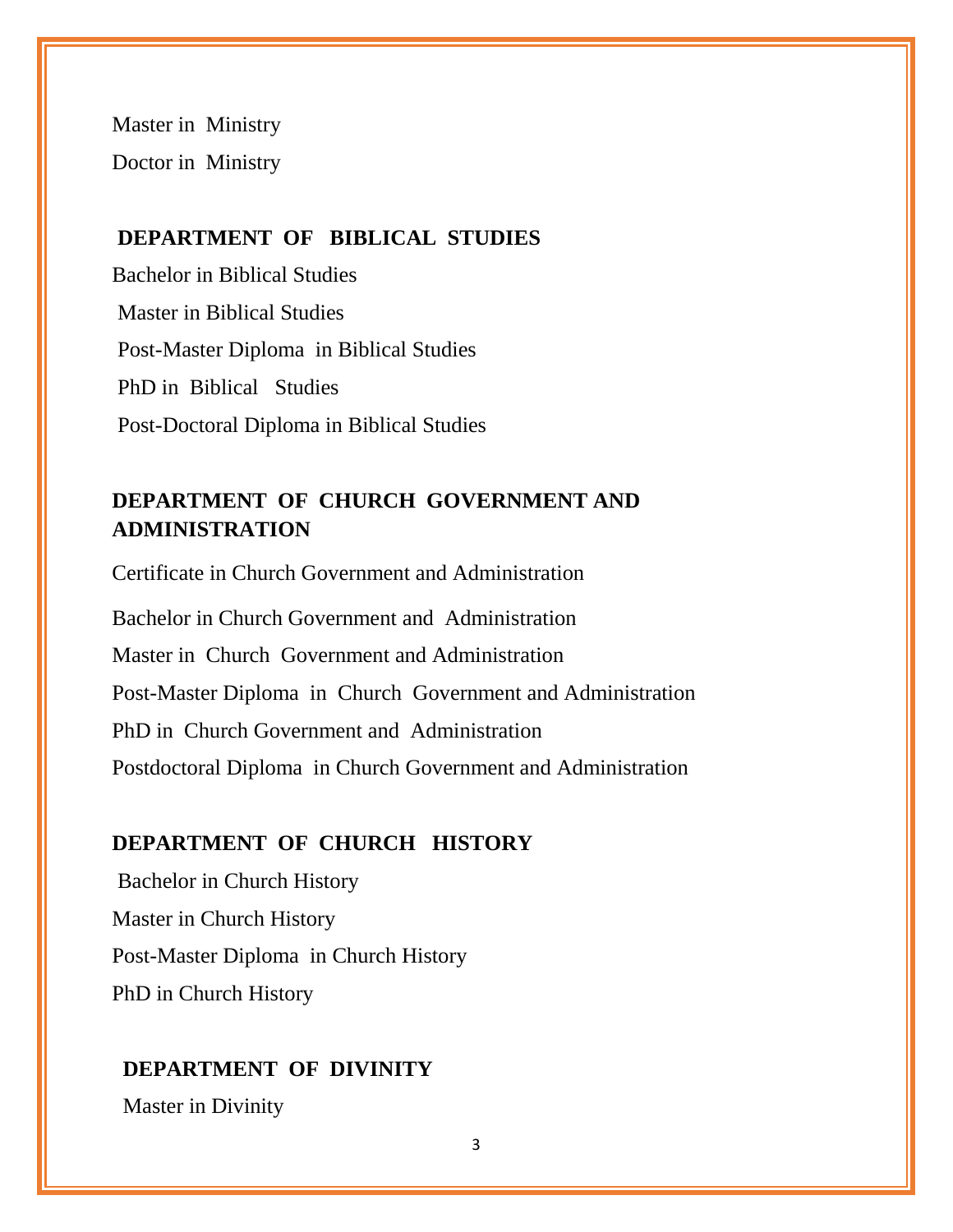#### **DEPARTMENT OF EVANGELISM AND MISSION**

Bachelor in Evangelism and Mission Post-Graduate Diploma in Evangelism and Mission Master in Evangelism and Mission Post-Master Diploma in Evangelism and Mission PhD in Evangelism and Mission Postdoctoral Diploma in Evangelism and Mission

### **DEPARTMENT OF ONLINE MINISTRY**

Certificate in Online and Youth Ministry

#### **DEPARTMENT OF PENTECOSTAL STUDIES**

Master in Pentecostal Studies PhD in Pentecostal Studies Postdoctoral Diploma in Pentecostal Studies

#### **DEPARTMENT OF CHRISTIAN COUNSELLING**

Master in Christian Counselling Post-Master Diploma in Christian Counselling PhD in Christian Counselling

# **DEPARTMENT OF INTERNATIONAL MINISTRY AND MISSION** Certificate in International Ministry and Mission Master in International Ministry and Mission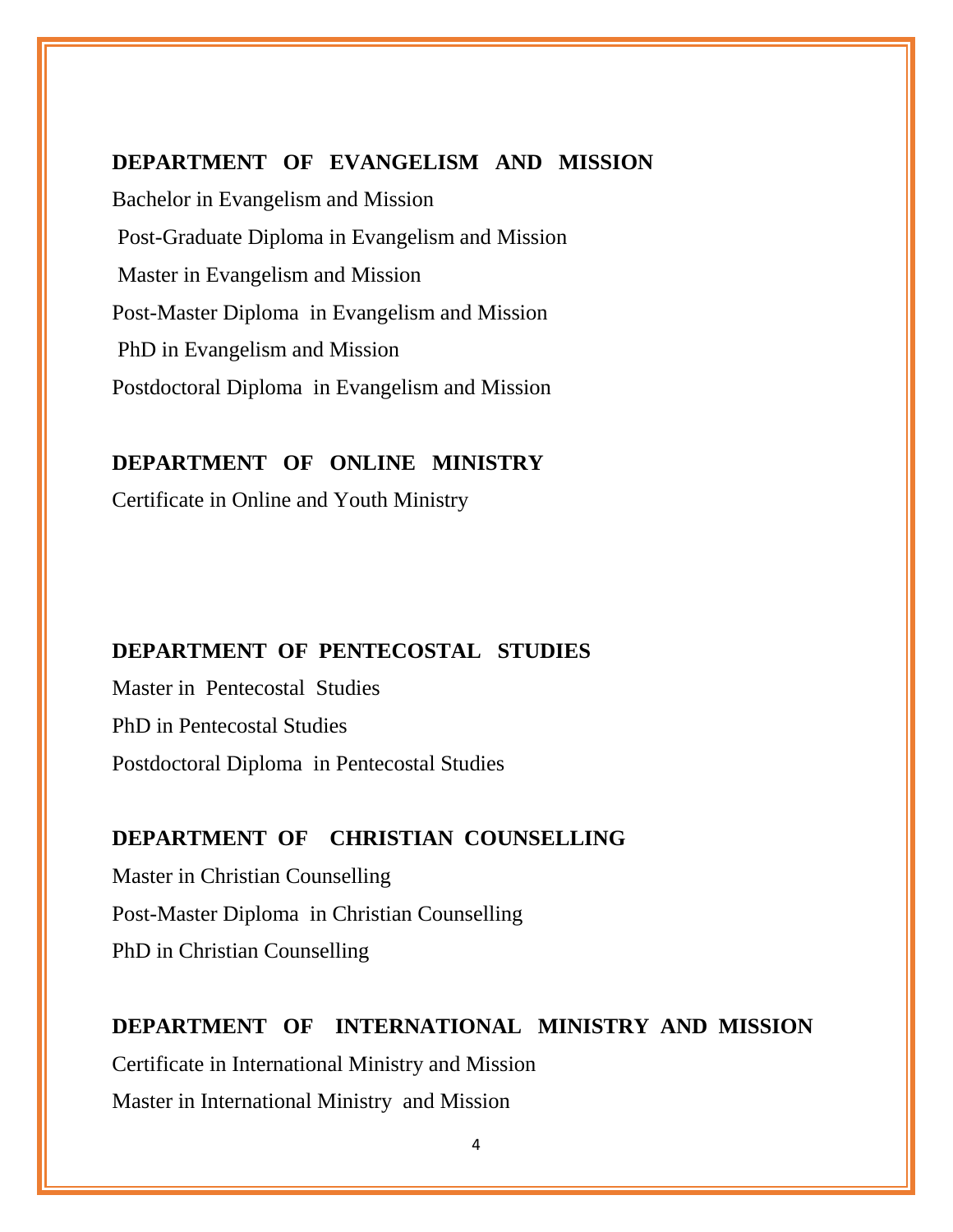PhD in International Ministry and Mission

Postdoctoral Diploma in International Ministry and Mission

# **DEPARTMENT OF CHRISTIAN PEACE STUDIES AND HUMAN RELATION**

Master in Christian Peace Studies and Human Relation

PhD in Christian Peace Studies and Human Relation

#### **DEPARTMENT OF CHRISTIAN POLITICS AND THEOCRACY**

PhD in Christian Politics and Theocracy

## **DEPARTMENT OF CHRISTIAN PSYCHOLOGY**

PhD in Christian Psychology

## **DURATION OF PROGRAMMES**

| 1 Certificate Programme                     | 1 Year or 6 Months    |
|---------------------------------------------|-----------------------|
| 2 Diploma Programme                         | Two Years             |
| 3 Bachelor Degree Programme<br>Direct Entry | <b>Two Years</b>      |
| 4 Bachelor Degree Programme                 | <b>Four Years</b>     |
| 5 Post-Graduate Diploma Programme           | One Year              |
| 6 Master's Programme                        | 1 year and six months |
| 7 Post-Master Diploma                       | 3-6 Months            |
| 8 Doctorate Degree Programme                | <b>Two Years</b>      |